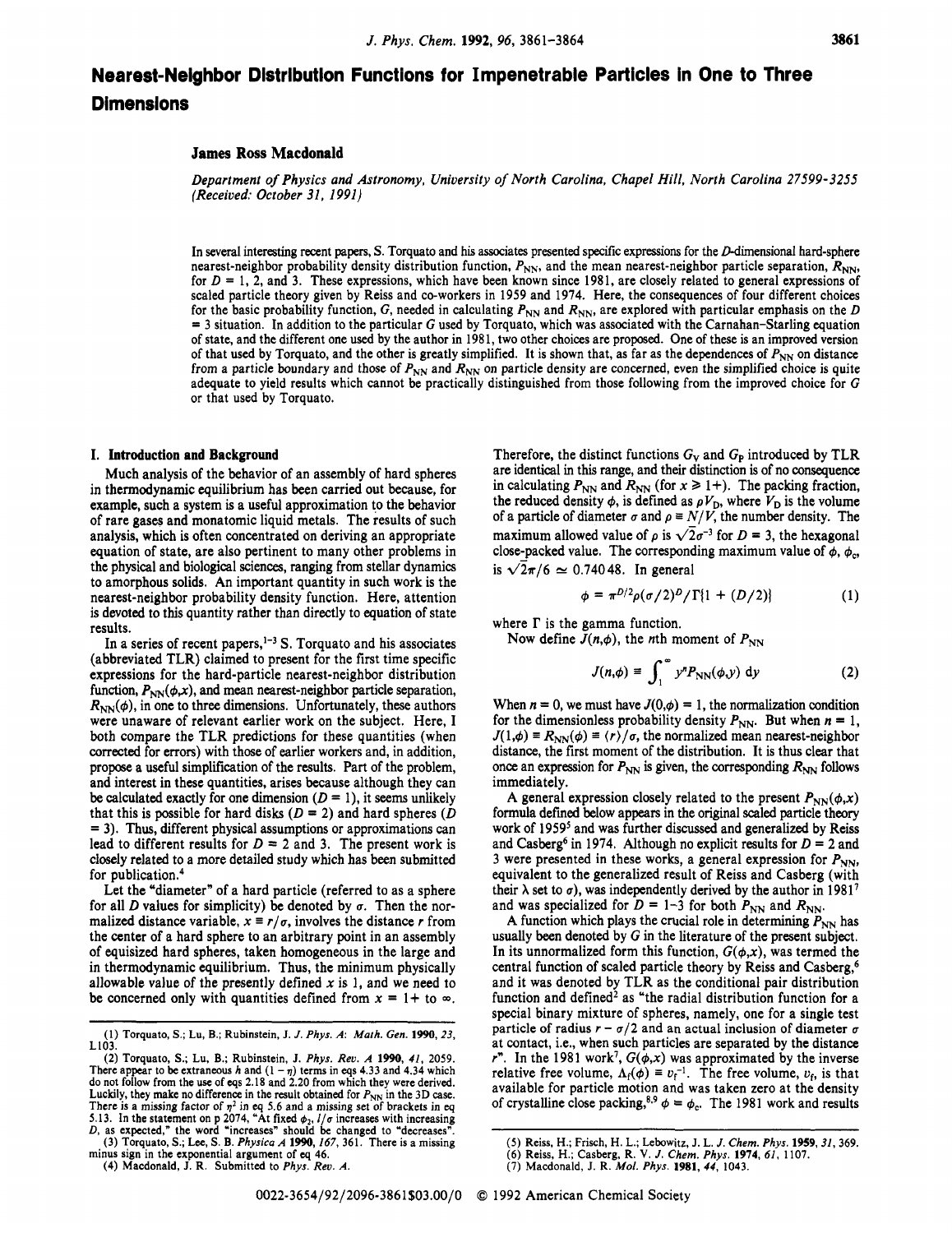will be referred to by the abbreviation JRM.

explicitly in terms of the functions The general expression for  $P_{NN}$  can be written concisely and

$$
F(\phi, x) \equiv D \cdot 2^D \phi x^{D-1} G(\phi, x) \tag{3}
$$

and

$$
I(\phi, x) = \int_1^x F(\phi, y) \, \mathrm{d}y \tag{4}
$$

Then

$$
P_{NN}(\phi, x) = F(\phi, x) \exp[-I(\phi, x)] U_0(x - 1)
$$
 (5)

where  $U_0$  is the unit step function. Thus, it follows that an expression for  $P_{NN}$  may be found given any plausible expression for the basic function  $G(\phi, x)$ . But it is worth reiterating that for  $D > 1$  no exact expressions for  $G(\phi, x)$  are known. From the form of the eq 5 result,  $P_{NN}$  is clearly normalized. The preexponential function  $F(\phi, x)$  has a simple physical interpretation, although this is insufficient (so far!) to allow it to be calculated exactly for *D*  > **1.** The conditional probability of finding a particle within the spherical shell of normalized thickness dx and inner normalized radius  $x$  ( $\geq$ 1) is<sup>2,4</sup> just  $F(\phi, x)$  dx.

There are three further general equations of importance in the present context. Define  $g_r(\phi, x)$  as the ordinary radial distribution function; its value at contact is thus  $g_r(\phi,1)$ . Then for hard particles in equilibrium the equation of state is given in terms of  $g_r(\phi,1)$  by<sup>5,6,10-12</sup>

$$
Z(\phi) = P/\rho kT = 1 + 2^{D-1}\phi g_r(\phi, 1)
$$
 (6)

where *P* is the pressure of the system and *k* and *T* have their usual meanings. In addition,<sup>5,11,12</sup> we have

$$
G(\phi, \infty) = Z(\phi) \tag{7}
$$

and

$$
G(\phi,1) = g_r(\phi,1) \tag{8}
$$

Thus,  $G(\phi, x)$  only equals the radial distribution function at particle contact,  $x = 1$ . For the  $D = 1$  situation, matters are particularly simple. Then the relations  $G(\phi, x) = g_f(\phi, x) = g_f(\phi) = \Lambda_f(\phi) =$  $(1 - \phi)^{-1}$  are exact. The choice  $G(\phi, x) = \Lambda_f(\phi)$  for  $D = 2$  and **3** in the **1981** work7 was based **on** extrapolation of these relations to higher dimensions.

For  $D = 1$ , where an exact solution is possible, TLR found the same results as did the author in  $1981$ .<sup>7</sup> For  $D = 2$ , the results found for  $P_{NN}$  and  $R_{NN}$  were very similar over a wide range of **4. (In** order to achieve such close agreement, however, the TLR expressions had to be corrected for a sign error in their **eqs 5.13, 5.14,** and **6.9.4)** These comparisons and corrections are discussed in more detail in ref **4.** There are somewhat greater differences between the TLR and 1981 JRM predictions for  $D = 3$  than for  $D = 2$ , reflecting progressive loss in accuracy of the  $G(\phi, x) = \Lambda_f(\phi)$ approximation used in ref *7* as *D* increases beyond **1.** Therefore, only  $D = 3$  comparisons are considered herein, and the interested reader is referred to ref **4** for more details for all three choices of *D.* 

Four possible choices for the basic  $G(\phi, x)$  function are defined and discussed in the next section. Then in section III the  $P_{NN}$ and  $R_{NN}$  responses following from these choices are compared, and new conclusions are reached concerning the accuracy and utility of the various choices.

# **11. Four Choices for**  $G(\phi, x)$  **When**  $D = 3$

In addition to comparing the JRM and TLR choices for  $G(\phi, x)$ in terms of their resulting  $P_{NN}(\phi, x)$  and  $R_{NN}(\phi)$  responses, I shall



**Figure 1. Block diagram flow chart showing relations between four**  different choices of the basic function  $G(\phi, x)$  and other related quantities. Here  $G_{PT}$  is the original TLR choice;  $G_{PTC}$  is an improved version of  $G_{PT}$ ;  $g_r(\phi,1)$  is the contact value of the radial distribution function; and  $\Lambda_f$  is an **expression for the relative inverse free volume used in the 1981 JRM work. See text for discussion of the meanings of the various types of**  connecting lines. Here  $\phi$  is a normalized particle density, the packing **fraction, and** *x* **is the normalized distance measured from a particle center.** 

compare two new choices as well. The main  $G(\phi, x)$  expression presented by TLR,  $G_{PT}(\phi, x)$ , is based on the Carnahan-Starling equation of state (abbreviated CS **EOS)** for hard spheres, considered by these authors to be the approach which led to their best results. Let us write  $G$  in the following general form<sup>5</sup>

$$
G_m(\phi, x) = a_m(\phi) + x^{-1}b_m(\phi) + x^{-2}c_m(\phi) \tag{9}
$$

Then the  $m = 1-4$  choices are defined by

$$
G_{\text{PT}}(\phi, x) \equiv G_1(\phi, x) \tag{10}
$$

with

$$
a_1(\phi) \equiv (1 + \phi)/(1 - \phi)^3
$$
;  $b_1(\phi) \equiv -\phi(3 + \phi)/(2(1 - \phi)^3)$ ;  
 $c_1(\phi) \equiv \phi^2/(2(1 - \phi)^3)$ 

$$
G_{\text{PTC}}(\phi, x) \equiv G_2(\phi, x) \tag{11}
$$

with

$$
a_2(\phi) \equiv (1 + \phi + \phi^2 - \phi^3)/(1 - \phi)^3; \quad b_2(\phi) \equiv
$$
  
-3\phi(1 + \phi)/{2(1 - \phi)^3}; \quad c\_2(\phi) \equiv \phi^2(1 + 2\phi)/{2(1 - \phi)^3}

$$
G_3(\phi, x) = g_r(\phi, 1) = (1 - \phi/2)/(1 - \phi)^3 \qquad (12)
$$

$$
G_4(\phi, x) = \Lambda_f(\phi) = 1/[1 - (29/14)\phi + 0.9736\phi^2]
$$
 (13)

The four choices and their corresponding  $P_{NN}$  and  $R_{NN}$  results, using abbreviated symbols, are summarized in the block diagram of Figure **1. In** this diagram, arrows show the direction of a possible transformation, solid lines indicate exact and/or consistent transformations, dotted lines denote inconsistent transformations, and dashed **ones** represent transformations that involve the solution of an inverse problem and thus such transformations are correspondingly uncertain and nonunique.

The first choice above and that at the left of the diagram defines the TLR solution. Since the derivation of  $G(\phi, x)$  from an expression for  $Z(\phi)$  involves the solution of an ill-defined (ill-posed) inverse problem, the  $G_{PT}$  result used by TLR for the CS EOS is correspondingly uncertain. **In** addition, although their expression for  $G_{PT}$  satisfies eq 8, since  $G_{PT}(\phi, 1) = (a_1 + b_1 + c_1) = g_r(\phi, 1)$ as given in *eq* **12** for the CS **EOS,** it does not satisfy eq *7* even though an equation equivalent to *eq* 7 was given by these authors. Further, although the expression for  $G(\phi, x)$  listed by TLR for scaled particle theory<sup>5,11</sup> does satisfy both eqs 7 and 8, that which they give for the Percus-Yevick solution does not.

Since the TLR  $G_{PT}$  is inconsistent, it is worthwhile modifying it to make it consistent with both **eqs** *7* and 8. Such modification

**<sup>(8)</sup> Andrews, F. C.** *J. Chem. Phys.* **1975,** *62,* **272.**  *(9)* **Andrews, F. C.** *J. Chem. Phys.* **1976,** *64,* **1941.** 

**<sup>(</sup>IO) Hansen, J. P.; McDonald, I. R.** *Theory* of *Simple Liquids,* **2nd ed.; Academic Press: New York, 1986.** 

**<sup>(11)</sup> Helfand, E.; Frisch, H. L.; Lebowitz, J. L.** *J. Chem. Phys.* **1961,** *34,*  **1037.** 

**<sup>(12)</sup> Reiss, H.; Schaaf, P.** *J. Chem. Phys.* **1989,** *91,* **2514**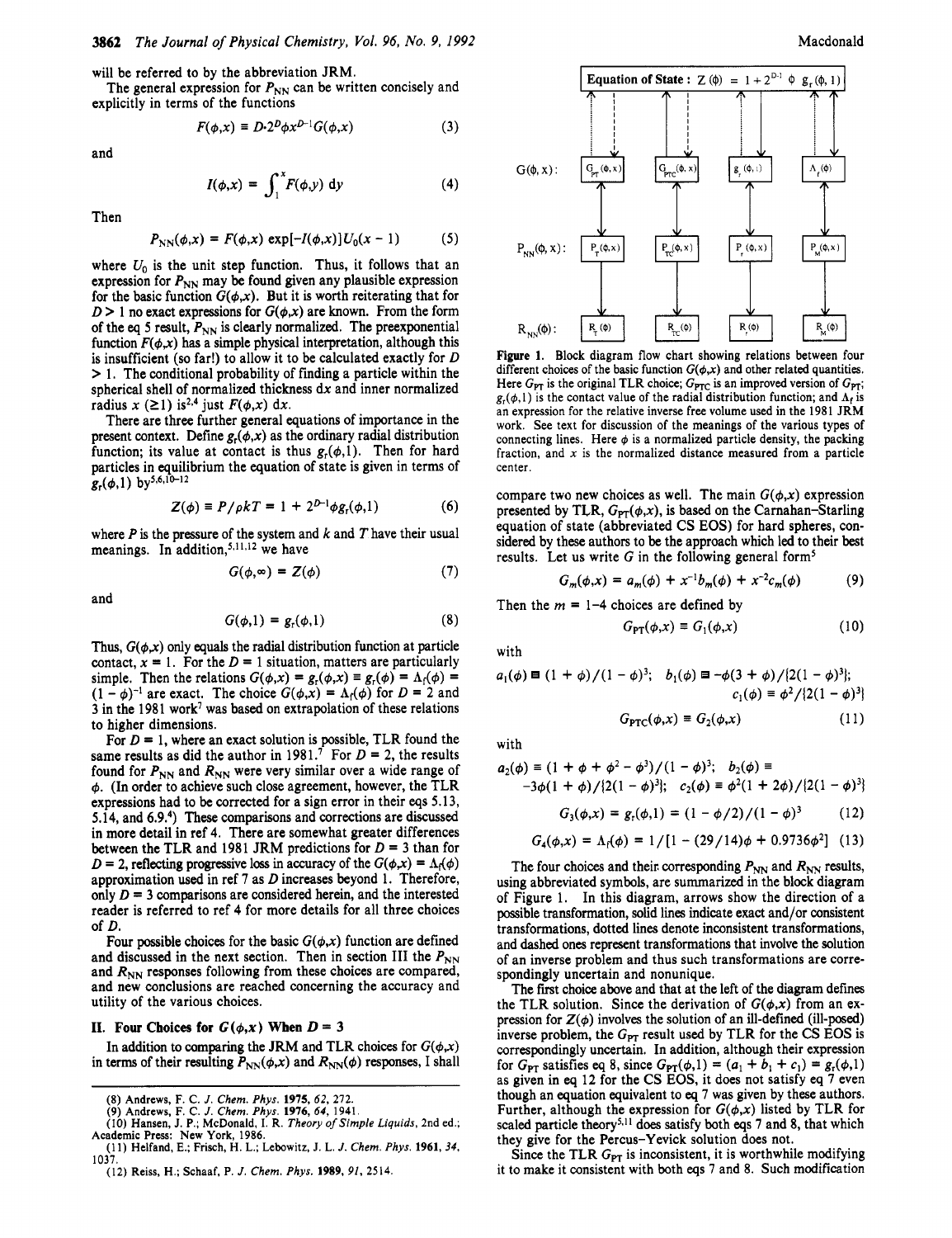#### Nearest-Neighbor Distribution Functions

yields choice 2,  $G_{\text{PTC}}$ , a corrected expression for  $G(\phi, x)$  for the CS **EOS.** Although there is still an element of arbitrariness in the result given in eq 11, it is worth noting that  $b_2(\phi)$  is identical to the corresponding term in the expression for  $G(\phi, x)$  for scaled particle theory.<sup>5</sup> It is thus plausible to expect  $G_{\text{PTC}}$  to be superior to  $G_{\text{PT}}$ , even though the details of the  $G_{\text{PTC}}$   $\phi$  and the x dependences are almost certainly not exact.

The third choice ignores x dependence in  $G(\phi, x)$  and uses just the contact value of the radial distribution function, thus guaranteeing satisfaction of *eq* 8. This approach has the additional virtue that such a choice is always possible whenever an **EOS**  expression is available, and thus no inverse problem estimate needs to be used. But, of course, it has the disadvantage that, like choice 1, *eq* 7 is not satisfied. How much accuracy is lost by making a choice of this kind where the x dependence of  $G(\phi, x)$  is ignored? The answer is "very little" as far as  $P_{NN}$  and  $R_{NN}$  are concerned. The reason is that the present choice leads to the same contact value of  $P_{NN}$ ,  $P_{NN}(\phi,1)$ , as do the first two choices because they all satisfy  $eq 8$ , and in addition, because all  $P_{NN}$  curves are normalized to unity there turns out to be little room for differences between the various predictions. This conclusion is quantified in the next section.

Finally, choice 4 involves the inverse relative free volume function,  $\Lambda_f(\phi)$ , one where neither eq 7 nor eq 8 is satisfied. The coefficient of the  $\phi$  term in eq 13 is determined from the exact third virial expansion term, and the remaining coefficient value ensures that  $\Lambda_f(\phi)$  has a pole at  $\phi = \phi_c$ . Thus, the present expression for  $\Lambda_f(\phi)$  is not at all directly associated with the CS **EOS**. It involves, however, an **EOS** which turns out to approximate very well the **CS EOS.\*** Further, because there is no x dependence, the transformation from  $\Lambda_f(\phi)$  to the corresponding EOS, and the reverse transformation, are exact. Because eqs 7 and 8 are not satisfied, however, a dotted line is shown for the transformations where  $G(\phi, x)$  is set to  $\Lambda_f(\phi)$ . Further, because this approach leads to a value of  $P_{NN}(\phi,1)$  possibly considerably different from that of choices 1 and 2, we expect larger differences between the  $P_{NN}(\phi, x)$  curves of choices 1 and 2 and the 1981  $\Lambda_1(\phi)$  predictions.

### **111.** Comparison of Results for  $P_{NN}$  and  $R_{NN}$

Although some graphical comparisons of TLR and JRM *D* = **2** and 3 results are presented in ref 4, here only holistic numerical comparisons will be made. To do so, we shall use a  $\chi^2$  comparison method.<sup>13</sup> First, for two sets of numbers,  $A_i$  and  $B_i$ , with  $i = 1$ , 2, ..., N, define

$$
\chi^2(A,B) \equiv \sum_{i=1}^N [A_i - B_i]^2 / B_i
$$
 (14)

This expression may be used to yield a chi-square probability measure **of** the equality of the two data sets when the *E,* represent values drawn from a **known** distribution and the *Ai* are drawn from an unknown distribution which may or may not be the same as that of the  $B_i$ . Here, however, we shall compare, for example, a set of  $P_{NN}(\phi, x_i)$ , say the  $P_{TC}(\phi, x_i)$  of Figure 1, with corresponding TLR  $\vec{P}_T(\phi, x_i)$  values. Since such a comparison is deterministic, however, and involves systematic, not random, differences, no probability measure is appropriate. On the other hand, if  $A_i = [P_{NN}(\phi, x_i)]_{MC}$  represented Monte Carlo measurements and  $B_i = [P_{NN}(\phi, x_i)]_{TH}$  represented theoretical results, such a measure would be applicable.

Here, we shall use  $\chi^2$  values just as measures of the differences between two approximate representations of the same quantity. In order to remove most of the dependence of  $\chi^2$  on *N*, it is useful to define

$$
\chi_N^2(A,B) \equiv \chi^2(A,B)/M_N \tag{15}
$$

where  $M_N$  is a normalization factor. We shall use  $M_N = N - 1$ for  $N > 1$  and  $M_N = 1$  for  $N = 1$ . A weighting alternative is to replace the  $B_i$  in the denominator of eq 15 by  $[B_i]^2$  and set  $M_N$  $= \sum_{i=1}^{N} [B_i]^{-2\xi}$  with  $0 < \xi < 2$ . Results with  $\xi = 0.5$  are similar



**Figure 2.** Overall comparisons for  $D = 3$  between various pairs of response functions (see Figure 1 for identifications). Calculations of  $\chi_N^2$ were carried out, at constant  $\phi$ , over a wide range of x values. Here  $\chi_N^2(A,B)$  is a normalized chi-square function and  $\phi$  is a normalized particle density, the packing fraction.

to those with  $M_N = N - 1$ , while the  $\xi = 1$  choice leads to smaller values of  $\chi_N^2$ .

Figure **2** shows results for various pair comparisons for the four different  $P_{NN}$  nearest-neighbor distributions associated with the four  $G(\phi, x)$  choices. These results were calculated using 800 x values, uniformly distributed between  $x = 1$  and that particular x which led to a value of  $P_{\text{NN}}$  1000 times smaller than its initial value. Results were found to be very nearly independent of *N*  for  $N \gg 1$ . First, we see that the overall differences between  $P_{TC}$ and  $P_T$  are completely negligible, in spite of their different  $\phi$ dependences. Thus, it does not matter whether the other comparisons are made using  $P<sub>T</sub>$  or  $P<sub>TC</sub>$  as a reference. Incidentally, for  $\phi > 0.494$ , where 0.494 is the freezing point of a hard-sphere assembly, the system contains regions of both long- and short-range order. Then under some circumstances, Monte Carlo results show that it can follow a path as  $\phi$  increases which ends at  $\phi \simeq 0.64$ , termed random close packing, a condition where the pressure has a pole and there is no free volume available. Although this possibility is discussed in detail in ref 4, since it was not considered in either the TLR or the original JRM work, it is ignored here and the curves of Figure 2 are extended to  $\phi = 0.7$ .

Second, to provide a point of reference, the dotted line in the figure shows the comparison between 1.01 $P_T$  and  $P_T$ . Next, the  $P<sub>r</sub>$  and  $P<sub>T</sub>$  comparison indicates that, for practical purposes, no significant accuracy is lost when the x dependence of  $G(\phi, x)$  is completely ignored, provided that the contact value of the  $P_{NN}$ expression used is equal to that obtained when the  $x$  dependence is not ignored (e.g., provided that *eq* 8 holds). Incidentally, when  $P_r(\phi, x)$  and  $P_T(\phi, x)$  are plotted together on the same graph versus  $x$ , their lines cannot be distinguished from each other. On the other hand, the  $P_M$  and  $P_T$  comparison indicates appreciable differences between the two distributions except at very small  $\phi$ and near  $\phi \approx 0.66$ .

Finally, one may use the same apparatus to compare different  $R_{NN}(\phi_i)$  results. Although  $R_f(\phi)$  and  $R_M(\phi)$  expressions may be obtained in closed form<sup>4,7</sup> because the  $P_{NN}$  distributions used in eq 2 with  $n = 1$  do not involve the integration variable y, numerical quadrature is needed to obtain  $R_{TC}$  and  $R_T$  values. Further, since for the  $R_{TC}$  and  $R_T$  comparison one deals with very small differences, it is important to carry out the integration to very high accuracy. It was found that increasing the number of generalized trapezoidal integration points above 20 000 geometrically distributed values made no difference in the comparisons. The integration range extended from  $y = 1$  to a value of y for which  $yP_{\text{NN}}(\phi, y)$  was negligibly small. With  $N = 691$  values covering the range  $0.01 \le \phi_i \le 0.7$ , the following results were obtained:  $(R_M, R_T) \simeq 4.90 \times 10^{-5}$ , and  $\chi_N^2(R_M, R_T) \simeq 3.00 \times 10^{-5}$ . Thus, for the mean nearest-neighbor comparison there is absolutely no significant difference between the  $R_r(\phi)$ ,  $R_{TC}(\phi)$ , and  $R_T(\phi)$ results. Further, **because** of the effect of integration, the somewhat  $\chi_N^2(R_{\text{TC}},R_{\text{T}}) \approx 9.75 \times 10^{-9}, \chi_N^2(R_r,R_{\text{T}}) \approx 3.25 \times 10^{-6}, \chi_N^2$ 

**<sup>(13)</sup> Press,** W. H.; Flannery, B. P.; Teukolsky, **S. A.;** Vetterling, **W.** T. *Numerical* Recipes; Cambridge University Press: **New York,** 1986; **p 470.**